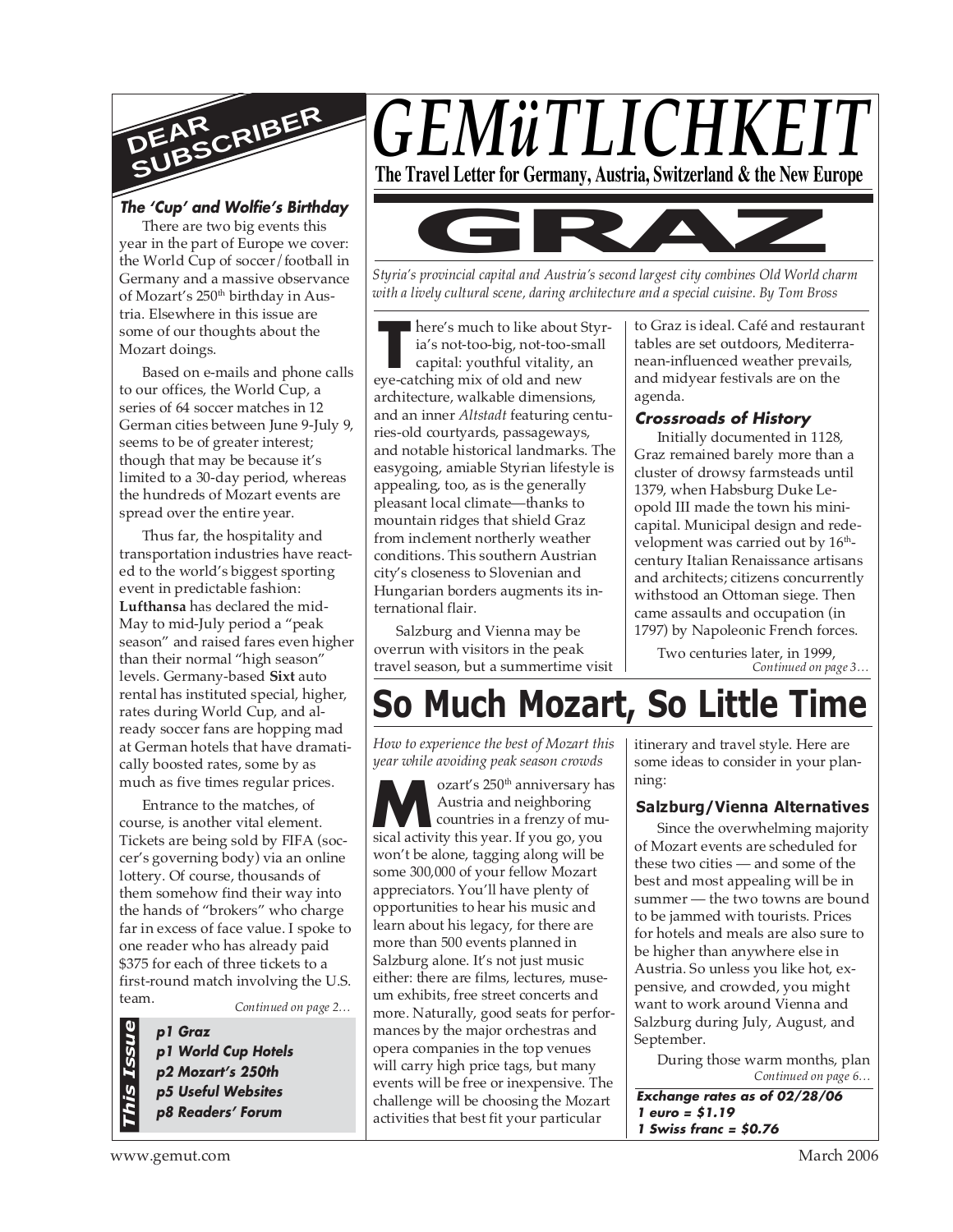### *DEAR SUBSCRIBER Continued from page 1*

Such prices are fueled by press stories about a huge clamor for tickets. I'll concede that for some matches, the demand will far outstrip ticket availability. No doubt all games involving Germany, France, Italy, Spain, England, Brazil, and a few other teams are guaranteed sellouts. But Angola vs. Iran? Togo vs. Korea? U.S. vs. Ghana? I remain skeptical. If you watched any of the Winter Olympics from Turin or the summer games from Athens, you saw empty seats at most events, something that could happen this summer.

U.S. travelers headed for Germany this year seem to fall into two major categories: those desperate to see World Cup soccer matches — especially involving the U.S. team — and those who want to avoid the games and their attendant crowds and high prices. For this latter group, it's easy; just stay away during the June 9-July 9 period. If travel to Germany has to be during that period, don't go to the 12 Cup venue cities, especially on or around the dates when matches will be played (no city will host more than six matches).

There is actually a third category that includes those flexible souls who set off for Germany sans match tickets, but with the main goal of soaking up World Cup excitement and atmosphere, watching games on TV in convivial surroundings (the final in Berlin, incidentally, will be shown on

TV screens erected in some 16,000 churches throughout the country) and hoping to see a game or two.

(Interesting aside: the traveler who finds a good glass of German beer and a TV screen showing Cup matches will have one big advantage over fans inside the 12 stadiums. In what can only be characterized as an astounding, insensitive and stupid decision, FIFA has awarded the exclusive beer concession to the Anheuser Busch Company of St. Louis. That's right, fans attending the 64 World Cup matches in Germany, the greatest beer country in the world, are stuck with Budweiser.)

Based on conversations with soccer fans headed for Germany in June, there are two major concerns: getting tickets and finding hotel rooms. My advice regarding the former is not especially insightful: go to the FIFA website (fifaworldcup.yahoo.com) and enter the ticket lottery. Otherwise, pay scalpers' prices or go to Germany without tickets and search for them there. I predict, just like every past World Cup, that not all games will sell out and tickets for some matches will be available, probably up until game time.

Most complaints regarding unfair room rates are directed at city center hotels. The savvy traveler will avoid these artificially high prices by staying outside Cup venue cities in small, country hotels which are minimally affected by World Cup fever.

The country's efficient public transportation system and its vast inventory of overnight accommodations will undoubtedly make it possible for Cup goers to locate rooms at affordable prices within a 20- to 45 minute train ride, or car trip, of all 12 match sites.

*Continued on page 8…* So, how does one find *suitable* accommodations in these areas outside the venue cities? One way is to look at a map of Germany, choose a likely-looking small town, then do a Google search on the Internet for hotels in that town. Though that strategy will get you a list of hotels, it doesn't address the 'suitable' part of the problem. For that, you need a filter or a source you can trust; one familiar with the hotels and who knows which are the best and, more important, the best value. You might consult Tripadvisor.com, which posts reader reviews of hotels, but with the recent *New York Times* disclosure that some hotels employ shills to post favorable reviews, Tripadvisor became a source with a credibility problem. No, you'll want something a bit

### **Using Gemütlichkeit**

• Hotel prices listed are for one night. Discounts are often available for longer stays.

• All hotel prices include breakfast unless otherwise noted.

• Local European telephone area codes carry the "0" required for in-country dialing. To phone establishments from outside the country, such as from the USA, do not dial the first "0".

### **Logging on to Our Website**

Back issues in text format from January 1993, except for the most recent 12, are available free to subscribers only at www.gemut.com (click on "Members"). To access the issues, enter the user name and password published in this space each month. The new codes are:

User Name: **zarg** Password: **5023**

| VOI. 20, No. 2 $\bm{GEM\ddot{u}TLICHKEIT}$ .<br>The Travel Letter for Germany, Austria, Switzerland & the New Europe | <b>HOTEL RESTAU</b>              |                    |
|----------------------------------------------------------------------------------------------------------------------|----------------------------------|--------------------|
|                                                                                                                      | <b>Rating Scale</b><br>Excellent | Scale<br>$16 - 20$ |
|                                                                                                                      |                                  |                    |

| <b>Publishers:</b>                                                                                                                                                                                                                                                                                                                                                                                                           | <b>Robert H. &amp; Elizabeth S. Bestor</b> |  |  |  |
|------------------------------------------------------------------------------------------------------------------------------------------------------------------------------------------------------------------------------------------------------------------------------------------------------------------------------------------------------------------------------------------------------------------------------|--------------------------------------------|--|--|--|
| <b>Executive Editor:</b>                                                                                                                                                                                                                                                                                                                                                                                                     | Nikki Goth Itoi                            |  |  |  |
| <b>Senior Writer:</b>                                                                                                                                                                                                                                                                                                                                                                                                        | <b>Jim Johnson</b>                         |  |  |  |
| <b>Contributor:</b>                                                                                                                                                                                                                                                                                                                                                                                                          | <b>Tom Bross</b>                           |  |  |  |
| <b>Consulting Editor:</b>                                                                                                                                                                                                                                                                                                                                                                                                    | <b>Thomas P. Bestor</b>                    |  |  |  |
| <b>Online Services:</b>                                                                                                                                                                                                                                                                                                                                                                                                      | <b>Kurt Steffans</b>                       |  |  |  |
| <b>Subscriber Travel Services:</b>                                                                                                                                                                                                                                                                                                                                                                                           | <b>Andy Bestor, Laura Riedel</b>           |  |  |  |
| Gemütlichkeit (ISSN 10431756) is published 10 times each year by UpCountry<br>Publishing, 288 Ridge Road, Ashland OR 97520. TOLL FREE: 1-800/521-<br>6722 or 541/488-8462, fax: 541/488-8468, e-mail travel@gemut.com. Web<br>site: www.gemut.com. Subscriptions are \$67 per year for 10 issues. While<br>every effort is made to provide correct information, the publishers can make<br>no guarantees regarding accuracy. |                                            |  |  |  |
| <b>POSTMASTER: SEND ADDRESS CHANGES TO:</b>                                                                                                                                                                                                                                                                                                                                                                                  |                                            |  |  |  |

Gemütlichkeit, 288 Ridge Road., Ashland OR 97520

### **Vol. 20, No. 2 HOTEL RESTAURANT RATING KEY**

| <b>Rating Scale</b><br>Excellent<br>Above Average<br>Average<br>Adequate<br>Unacceptable                                  | <b>Scale</b><br>$16 - 20$<br>12 - 15<br>$-11$<br>8<br>4<br>$\overline{\phantom{a}}$<br>-7<br>3<br>0<br>$\tilde{\phantom{a}}$ | <b>Restaurant Criteria</b><br>Food<br>Service<br>Atmosphere                                                                    | 65%<br>20%<br>15%                                                            |
|---------------------------------------------------------------------------------------------------------------------------|------------------------------------------------------------------------------------------------------------------------------|--------------------------------------------------------------------------------------------------------------------------------|------------------------------------------------------------------------------|
| <b>Hotel Rating Criteria</b><br>People/Service<br>Location/Setting<br>Guestrooms<br>Public rooms<br>Facilities/Restaurant | 30%<br>15%<br>30%<br>5%<br>20%                                                                                               | <b>Value Rating</b><br><b>Outstanding Value</b><br>Very Good Value<br>Average Value<br><b>Below Average Value</b><br>A Rip-Off | <b>Scale</b><br>$17 - 20$<br>12 - 16<br>- 11<br>9<br>5 -<br>8<br>N<br>4<br>٠ |

### **Special @Designation**

By virtue of location, decor, charm, warmth of management, or combination thereof, an especially pleasant establishment.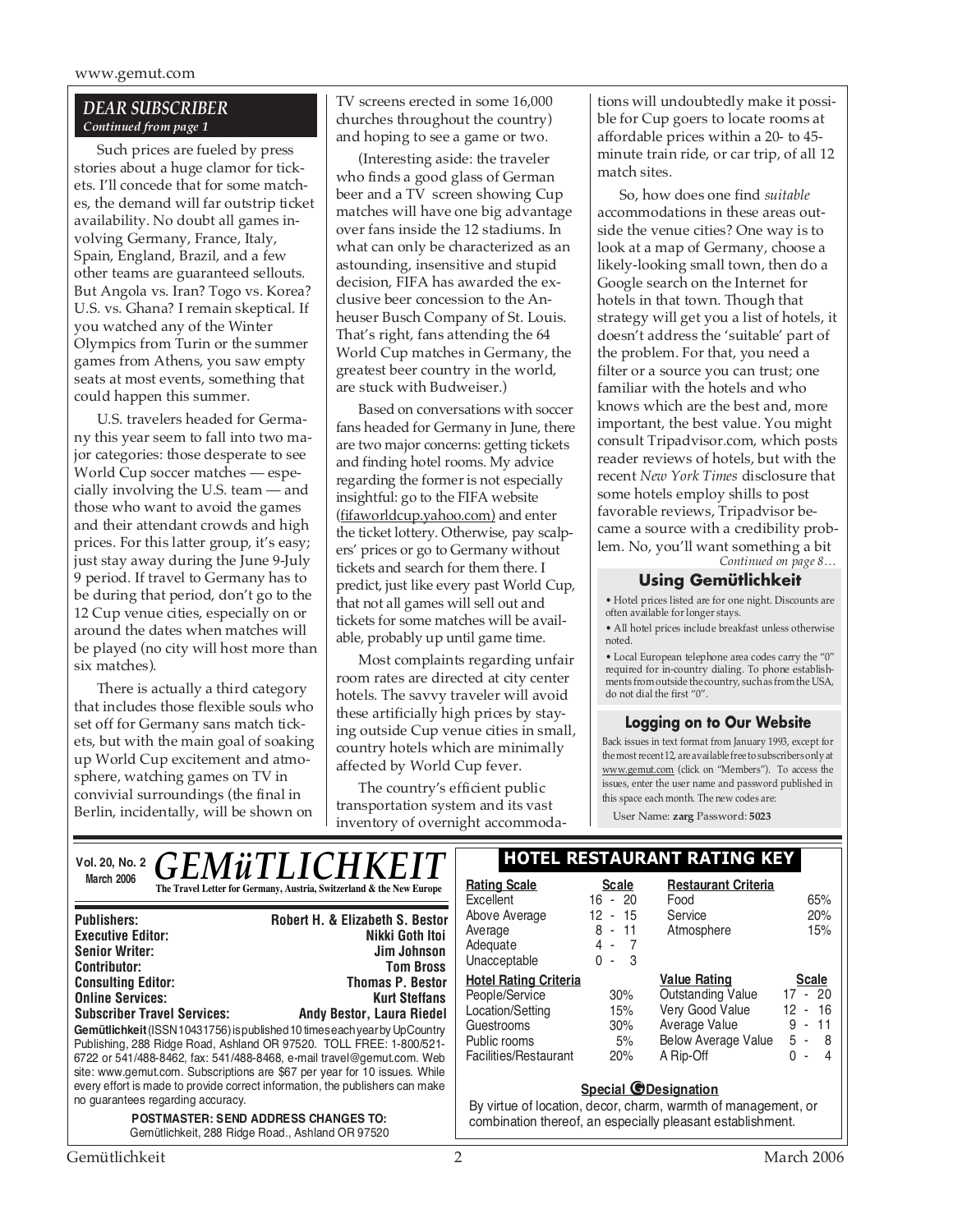### *GRAZ Continued from page 1*

Graz got a major dose of prestige when its central *Altstadt*, on the left side of River Mur promenades, was designated a UNESCO World Heritage Site. Styria's capital achieved additional stature as the 2003 European City of Culture.

Ascending the craggy, 474-meter (1,312-ft.) **Schlossberg** guarantees a panorama over the city's pinnacles, turrets, domes, and jumbled red-tile rooftops. Reach the top by climbing the zigzag, 260-step **Felsenseig** stairway, ride the modern glass elevator, or take the 1893 *Bergbahn* funicular. The high-altitude clock tower has been a civic symbol since the 13<sup>th</sup> century. Graz's former citadel also features the **Herbersteingarten** and, on the summit, **Aiola Café-Restaurant**. Passageways and casemates drilled into the rock became air-raid shelters during World War II.

### **Creative Impulses**

Some 50,000 students at four intown universities generate much youthful buzz. The **University of Music & Dramatic Arts** employs Europe's only full-time jazz faculty. Daredevil ideas get hatched at the **Graz School of Architecture** enough to make the city fertile ground for striking old/new contrasts. Hartmut Skerbish's steel-frame **Light Sword** pokes high above the 19<sup>th</sup>-century Opera House (Austria's second-largest). An angular glass footbridge leads down to New York artist Vito Acconci's bizarre 2003 conception: the shell-shaped, steelgrid, translucent **Murinsel** (Island in the Mur), with a chic nightclub wrapped inside. Then came a Peter Cook-Colin Fournier collaboration that transformed the riverside **Grazer Kunsthaus** of contemporary art into a blue-skinned structure locals have nicknamed the "friendly alien." Passersby see swirling night-light patterns on its bloated exterior, which bristles with nozzles that illuminate gallery spaces, a museum shop, and a curvilinear café. Love it or hate it.

### **Primary Alstadt Attractions**

Ah, but evocative Old World perspectives endure. Graz remains a city

### **Graz Basics**

**Population: 240,278** 

**Elevation:** 353 meters (1,158 feet)

**Visitor Information:** Graz Tourist Information, Herrengasse 16, 8010, Graz, tel. +43/316/807 50, fax 316/807 555, info@graztourismus.at, www.graztourismus.at. Austrian Tourist Office, 120 West 45th Street, New York NY 10036, tel. 212-944- 6880, fax 212-730-4568, www.austriatourism.at.

**Flight Arrivals:** Thalerhof Airport is in Feldkirchen, 15 km/9.3 miles south of the city center. Figure on **€**15 taxicab fare, or pay **€**1.70 by opting for a commuter train (10 minutes) or bus (25 minutes) into town.

**Train Travel:** Frequently scheduled OSS Austrian Railways trains arrive at and depart from Graz's main station (Hauptbahnhof) at Europaplatz, a walkable distance west of the mid-city riverfront via Annenstrasse. The nonstop southbound rail trip from Vienna's Südbahnhof takes 3.5 hours.

### **Driving Distances:**

| Salzburg | 161 miles | 257 km |
|----------|-----------|--------|
| Vienna   | 124 miles | 200 km |
| Munich   | 248 miles | 430 km |
| Zürich   | 460 miles | 740 km |
| Milan    | 430 miles | 690 km |
| Budapest | 198 miles | 320 km |
| Prague   | 292 miles | 470 km |

If you're driving, Austria's A2 and A9 Autobahns intersect on the southern outskirts of Graz, near the airport.

**Best Buy:** One-hour cash fare on the citywide Grazer Strassenbahn trolley network costs **€**1.70. A 24-hour ticket is bargainpriced at **€**3.50, a 10-pack costs **€**13, or pay **€**8.70 for full-week use of the public transit system. Several lines converge at Jakominiplatz, the city's busiest trolley and bus junction.

### **Major Events:**

Springsix Electronic Music Festival (techno-rock-pop): May 24–28

Graz Erzählt Storytelling Festival, May 27–June 5

Dance Summer (Opernhaus and Schauspielhaus), June 6–July 7

Graz Jazz Summer (annually since 1968), July 13–August 5

Steirischer Herbst (contemporary music, theater, film), September 29–October 15

Styriate Classical Music Festival (directed by Graz's own Nicholaus Harnoncourt), June 6–July 30

Advent Christmas Market, November 26– December 24).

of hideaway inner courtyards and grand squares (**Freiheitsplatz**, **Tummerplatz**, **Fäberplatz**), and alleys cutting through medieval buildings painted with heraldic frescoes. Stand amid food and flower stalls on the central **Hauptplatz** and gaze up at the late-19th-century **Rathaus**, steamcleaned for City of Culture ceremonials three years ago. Typifying civic zeal for visual impact, giant multicolored Advent-calendar numerals are projected onto the dome-topped edifice during each Christmas-market season. From that same vantage point, look in the opposite direction toward the thoroughly Baroque **Luegghaus**, its façade encrusted with elaborate stucco ornamentation.

Not to be missed: the Styrian parliamentary **Landhaus** with its arcaded, balconied, Italianate courtyard, a memorable setting for open-air concerts and Christmastime's Nativity ensemble of life-size ice sculptures. Step next door to enter the Landeszeughaus, 17<sup>th</sup>-century Inner Austria's principle armory, now amassing the world's largest collection of that era's weaponry and armor (for humans and horses), 30,000 items overall—plus period field artillery and military pipes and drums. Swing over to Hofgasse for a worthwhile peek into the courtyard of the late-Gothic **Burg,** another governmental building. Its **Wendeltreppe** is an unusual double-spiral staircase.

### **Shopping**

Banners and colorful *Jugenstil* frontage make the **Kästner & Öhler** department store a Sackstrasse standout. You'll find an **English bookstore** on Tummelplatz; **Heimatwerk,** displaying Styrian handicrafts, literature, and clothing, is on the main Herrengasse shopping thoroughfare. Try on traditionally regional *Trachten* attire at **Seidl** (Schmiedgasse), **Rollet KG** (Murgasse), and **Gössl** (Landhausgasse). Don't ignore the narrower, store-lined alleys of the *Altstadt*, including the especially steep **Sporgasse**—plus **Franziskanergasse**, **Stubenberggasse**, **Stempfergasse,** and **Trauttmansdorffgasse**.

### **Out of Town**

For a wellness sojourn in thermal-

Gemütlichkeit 3 March 2006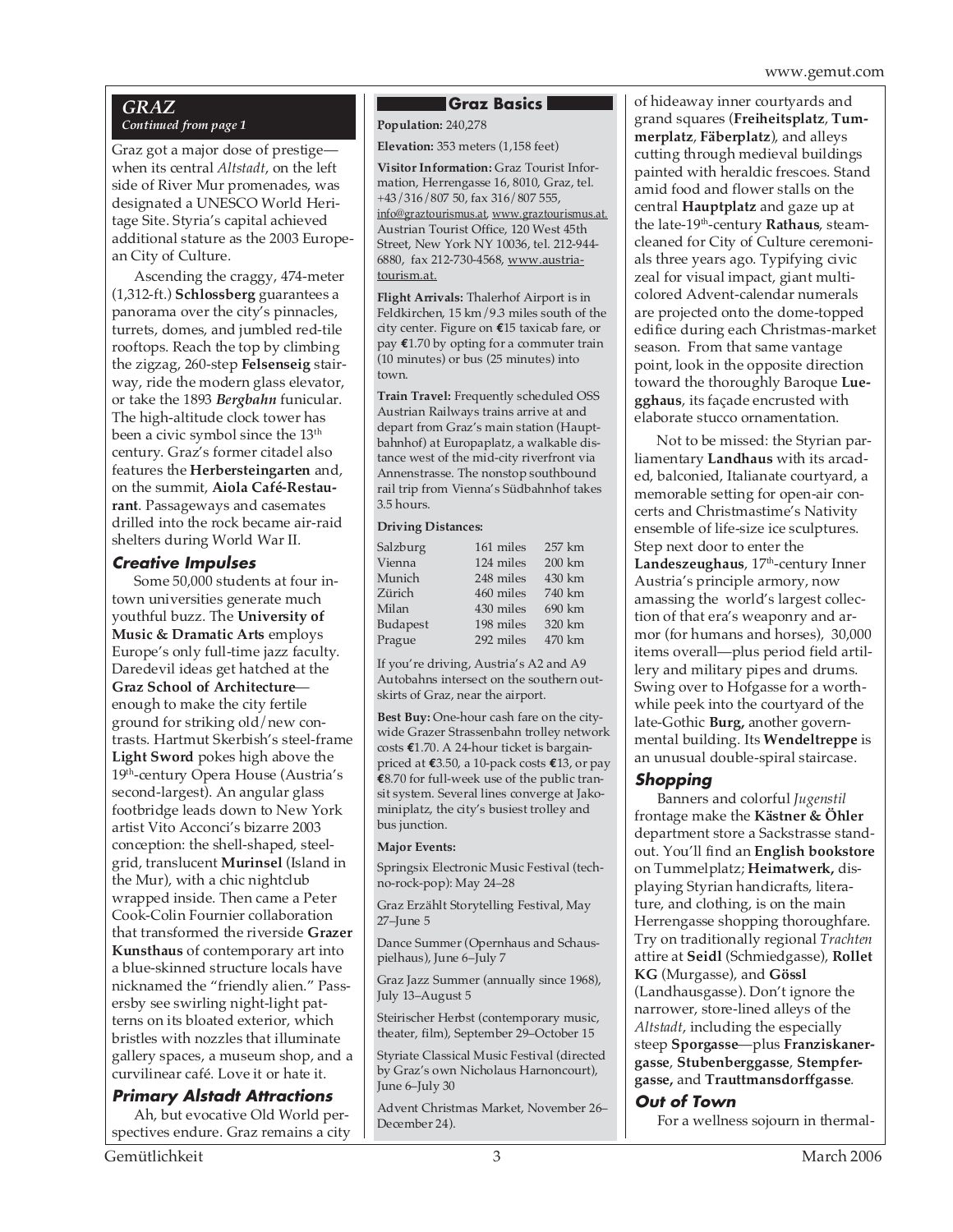springs terrain, head 60 kilometers (37 miles) south to **Rogner-Bad Blumau**, a spa complex designed in wild colors and contours by Austrian avant-gardist Friedenreich Hundertwasser (tel. +43/4285/815 10, fax 815 136, spa.blumau@rogner.com, www.blumau.com). Only 6 km (1.8 mi) due west of Graz, regally decorated and chandeliered, 17<sup>th</sup>-century **Schloss Eggenberg** houses the **Alte Galerie**, a topnotch repository of paintings ranging from early-medieval to late-Baroque periods (tel. +43/316/8017 9660, altegalerie@museum-joanneum.at, www.museum-joanneum.at).

### **LODGING**

### *Contemporary Elegance*  **Schlossberg Hotel**

If you've a mind to splurge while visiting Graz, here's where you'll want to stay. Nestled against the eastern slope of its namesake hill and partially tucked into remnants of the medieval city walls, intimacy and understated luxury define this gem of a hotel topped by a roof-garden swimming pool. Timber beams overhang the carpeted lounge; aristocratic oil portraits adorn the walls; a corner bar warmed by a ceramic Biedermeier stove is a sociable gathering place. Stepping out the front door, guests find themselves on Sackstrasse's *Kunst Meile* of antiques shops, art galleries, and chic boutiques.

Consisting of three connected townhouses that were turned into four-star accommodations in 1971, the Schlossberg's interior niceties include contemporary artwork, arcaded/pillared corridors, skylit dining areas, and 50 spacious, individually decorated guestrooms with bright color schemes and tastefully elegant furnishings. Best of all, service is extraordinarily attentive.

### **Daily Rates:** Singles **€**137–177, doubles **€**183–226.

**Contact:** Schlossberg Hotel, Kaiser-Franz-Josef Kai 30, 8020 Graz, tel. +43/316/8070, fax 316/8070 70, office@schlossberg-hotel.at, www.schlossberg-hotel.at. Proprietor: Helmut Marko **Rating:** QUALITY 17/20, VALUE 17/20

### *Old World Views* **Das Weitzer**

This prestigious four-star hotel, in business under the Weitzer family's ownership since 1910, overlooks the right bank of the Mur at a corner where the *Tegetthoffbrücke* connects this side of Graz with the Old Town district. Its 200 extra-large rooms have high ceilings with parquet floors, wall tapestries, white wooden shutters on tall double windows (which effectively muffle street noises), ample wardrobe space, and halogen light fixtures. White tiles surface bathroom walls; bathtubs are deepsided with European-style shower fixtures.

There are antique armoires and sculpted busts in wide corridors. Buffet breakfasts each morning in Restaurant Cassarolle are major productions. Street-corner Café Weitzer emulates a Viennese coffee house, complete with creamy pastries.

**Daily Rates:** Singles from **€**135, doubles from **€**189

**Contact:** Das Weitzer, Grieskai 12-16, A-8020 Graz, tel. +43/316/7030, fax 316/7038 8, hotel@weitzer.com, www.weitzer.com **Rating:** QUALITY 16/20, VALUE 15/20

### *Top Location*  **Hotel Erzherzog Johann**

Rich in tradition, this 63-room outgrowth of a  $16<sup>th</sup>$ -century inn became a Baroque-influenced hotel in 1852 and subsequently attained fourstar stature. The location at the *Altstadt's* pivotal Sackstrasse/Murgasse juncture and across Hauptplatz from Graz's magnificently domineering town hall is unsurpassed.

 Slanted glass ceiling panels filter soft daylight onto the Wintergarten restaurant, with its flourishing greenery; chief chef Konrad Leinweber oversees kitchen preparations. Also on the premises: a Jägerstüberl mini-tavern and a Viennese-style coffee house named the Anna Plochl Zimmer. Antique furnishings and decorative accessories, costly carpeting, and gilt-framed mirrors are touches of class in all guestrooms.

**Daily Rates:** Singles **€**99–140, doubles **€**155–220 **Contact:** Hotel Erzherzog Johann, Sackstrasse 3-5, A-8010 Graz, tel. +43/316/8116 16, fax 316/8111 5, office@erzherzog-johann.com, www.erzherzog-johann.com. Proprietors: Romana and Bernhard Reif-Breitwieser

**Rating: QUALITY 16/20, VALUE 15/20** 

### *Quiet Boutique*  **Romantik Parkhotel Graz**

Serenity prevails over this eastside section of Graz, where the hilly *Stadtpark* is surrounded by *Gründerzeit* and *Jugendstil* houses, along with Archduke Johann's 19<sup>th</sup>century Palais Meran—now the city's influential University of Music and Dramatic Arts. It is just the right urbane setting for a four-star, 70-room boutique hotel. The building, dating to 1874, is ensconced in a yellow edifice with white trim. Vintage inlaidwood furnishings fill the lobby, which also houses Café Florian and Restaurant Florian, in which chef Kurt Mörth plans the daily menu. The wine cellars of both restaurants are extensive, and Saturday-evening wine buffets have become regular Parkhotel events.

In addition to spacious and attractively decorated guestrooms, spa facilities (including an indoor pool and sauna) are on the premises. Another plus: an umbrella-shaded, flower-spangled, Biedermeier beer garden out back.

**Daily Rates:** Singles **€**92–130, doubles **€**162–182

**Contact:** Romantik Parkhotel Graz, Leonhardstrasse 8, 8010 Graz, tel. +43/316/3630 0, fax 316/3630 50, romantik@parkhotel-graz.at, www.romantik-parkhotel.at **Rating:** QUALITY 15/20, VALUE 16/20

### *Authentic Rococo*  **Hotel zum Dom**

Built in 1775, in a tamed-down version of rococo, this was the Palais Inzaghi prior to its emergence a decade ago as a nontouristy, 28-room hotel. Its name refers to the nearby Dom, Graz's Gothic cathedral and mausoleum (entombment of Kaiser

Gemütlichkeit 4 March 2006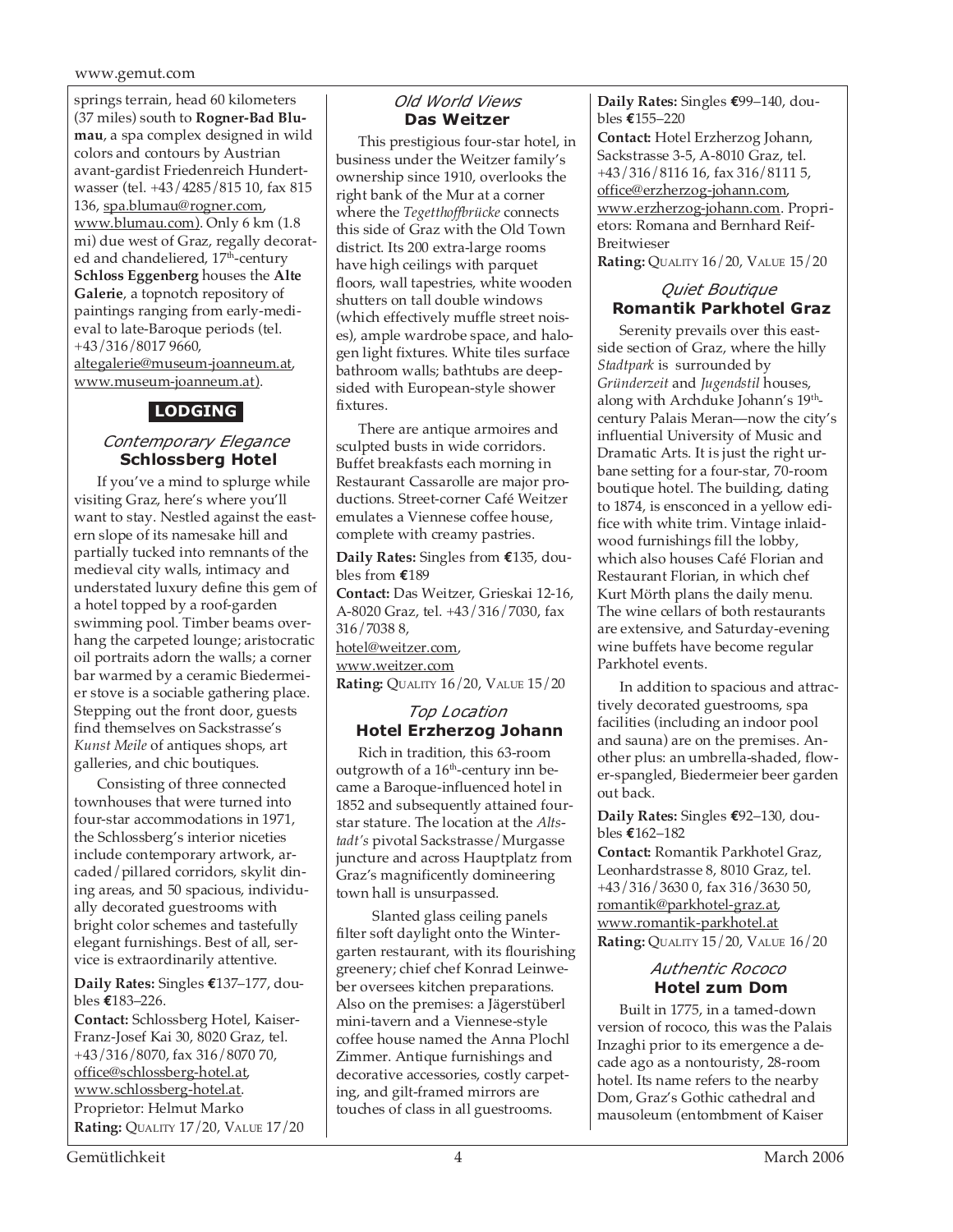Ferdinand II). The Bürgergasse location, slightly upslope from the *Altstadt Hauptplatz* hub, means guests are—at most—a 10- to 15 minute walk from all desirable points of interest, and even closer to the opera house.

Exposed beams, heavy stone columns, royal red carpeting, wroughtiron chandeliers, pastel walls, antique knickknacks, and stone floors in public areas reflect the hotel's Rococo origins. Archways curve gracefully over the main staircase, as well as doorways, bedroom ceilings and window recesses. Here and there, *Jugendstil* add-ons and locally-created ceramic artworks combine for an atmospheric mix.

This discreet place was one of Austrian stage and TV star Elfriede Ott's preferred hideaways. She gets credit for the idea of the hotel's signature delicacy: the big, round *Domkuppel Haustorte*, purveyed as a guests' keepsake (and dessert treat) for **€**6.60.

**Daily Rates:** Singles **€**85-92, doubles **€**165, roof–terrace suite **€**280 **Contact:** Hotel zum Dom, Bürgergasse 14, A-8010 Graz, tel. +43/316/ 8248 00, fax 316/8248 008, domhotel@domhotel.co.at, www.domhotel.co.at **Rating:** QUALITY 16/20, VALUE 17/20

### *Convenience on a Budget* **Hotel Daniel**

An ideal, affordable choice if you want or need to be directly alongside Graz's Hauptbahnhof, though not your ordinary, frumpy railroad hotel. Following a top-to-bottom transformation by hip Berlin designer Werner Aisslinger, the boxy 1950s building reopened in June 2005 as a Best Western affiliate.

All 101 rooms have big windows, including lofts with balconies, and are furnished and appointed in functional modernistic style. Each features a unique, invigorating raindance shower. Surcharge for buffet breakfast: **€**9. Added attraction: a scooter park, where guests have access to four black Vespas, available for **€**15 half-day, **€**25 full-day.

**Daily Rates:** Singles **€**59–68, doubles

**€**68–79. Breakfast **€**9. **Contact:** Hotel Daniel, Europaplatz 1, 8020 Graz, tel. +43/316/7110 80, fax 316/7110 85, hello@hoteldaniel.com, www.hoteldaniel.com **Rating:** QUALITY 14/20, VALUE 15/20

### *Budget Value*  **Comfort Hotel Drei Raben**

On Graz's busiest (and tackiest) commercial shopping street, standing halfway between the railroad station and the inner-city riverfront, the Three Ravens does an adequate job of accommodating budget-minded travelers. Veneer furniture and orangestriped draperies and bed coverings decorate all 50 guestrooms. Up to five occupants can sleep comfortably in the top-floor family suite. Bathroom facilities were recently renovated; some are shower-only, others combine tub/shower.

Room rates include a breakfast buffet. For dining later in the day, a separately managed Wienerwald restaurant is on the Annenstrasse/ Idlhofgasse street-corner intersection. The three-story building, dating from circa-1650, originally contained apartments for servants employed by former Grazer princedom's Eggenberg clan.

**Daily Rates:** Singles **€**61–78, doubles **€**96–117, family suite **€**137 **Contact:** Comfort Hotel Drei Raben, Annenstrasse 43, 8020 Graz, tel. +43/ 316/7126 86, fax 316/7159 596, dreiraben@viva.at, www.vivat.at/ 3raben

**Rating:** QUALITY 12/20, VALUE 13/20

### **FOOD**

Restaurants throughout Graz do justice to wholesome Steirisch cuisine, with its renditions of goulash, beef, lamb, pork, and regional versions of classic Austrian Schnitzels. You haven't truly experienced Styrian cuisine until you've had pumpkinseed oil (*Kurbiskernöl*) sprinkled on your salad. *Knödel* dumplings add heft to meals, complemented by *Schwammerln* mushrooms and Schilcher and Zweigelt wines from local vineyards (hence the city's numerous *Buschenschänken* wine bars). Burenwurst, Debreziner, and Krainer sausages are fast-food favorites.

### **Landhaus-Keller**

Arriving at an arched, lamplit entryway festooned with ribbons and curled ironwork, guests of the Landhaus-Keller proceed through one of *Altstadt's* many tunnels to reach a Styrian Renaissance courtyard used for warm weather. Inside Doris and Günther Huber's 1596 edifice—where a full suit of medieval armor guards the descending brick stairs—tables are set in random nooks and niches beneath reticulated cross-vaulted ceilings. Oil paintings portray knights and maidens.

Ponder the *Steireschnitzel*: a scallop of Styrian beef coated with roasted pumpkin seeds and served with parsley potatoes and dumplings in beef broth (**€**15.50), or a portion of grilled pork fillet layered with cream cheese and tomato sauce (**€**11–14.50). Worth adding to your entrée: black pudding dumplings (**€**9.50).

**Contact:** Landhaus-Keller, Schmiedgasse 9, A-8010 Graz, tel. +43/316/8302 76, fax 316/8302 766, mahlzeit@landhaus-keller.at, www.landhaus-keller.at **Rating:** QUALITY 18/20, VALUE 17/20

### **Key Websites for the Traveler**

**• www.gemut.com** Gateway site for travelers to Germanic Europe, including car rental, rail passes, hotel bookings, traveler feedback, travel tips, and past issues (free access to back issues for subscribers; see log-on info on page 2).

**• www.viamichelin.com** The Michelin database of hotels and restaurants, plus great interactive trip planning tools

**• www.travelgearnow.com** Guidebooks, maps, travel accessories, luggage, all at 10 percent off for subscribers

**• www.webflyer.com** Informative frequent-flyer forums make this a must for air travelers

**• bahn.hafas.de/bin/query.exe/en** German rail website, with train schedules throughout Europe, as well as Germany

**• www.sbb.ch/index\_e.htm** Swiss and European rail schedules

**• www.ski-europe.com** Top Web resource for skiers with much data on Alpine resorts

**• www.myswitzerland.com** Website of Switzerland's national tourist authority

**• www.germany-tourism.de** Germany's national tourist authority

**• www.austria.info/us** Austria's national tourist authority

**• www.historicgermany.com** Website for an alliance of historic German cities

**• www.thetravelinsider.info** Info on electronic devices used by travelers — cell phones, computers, etc.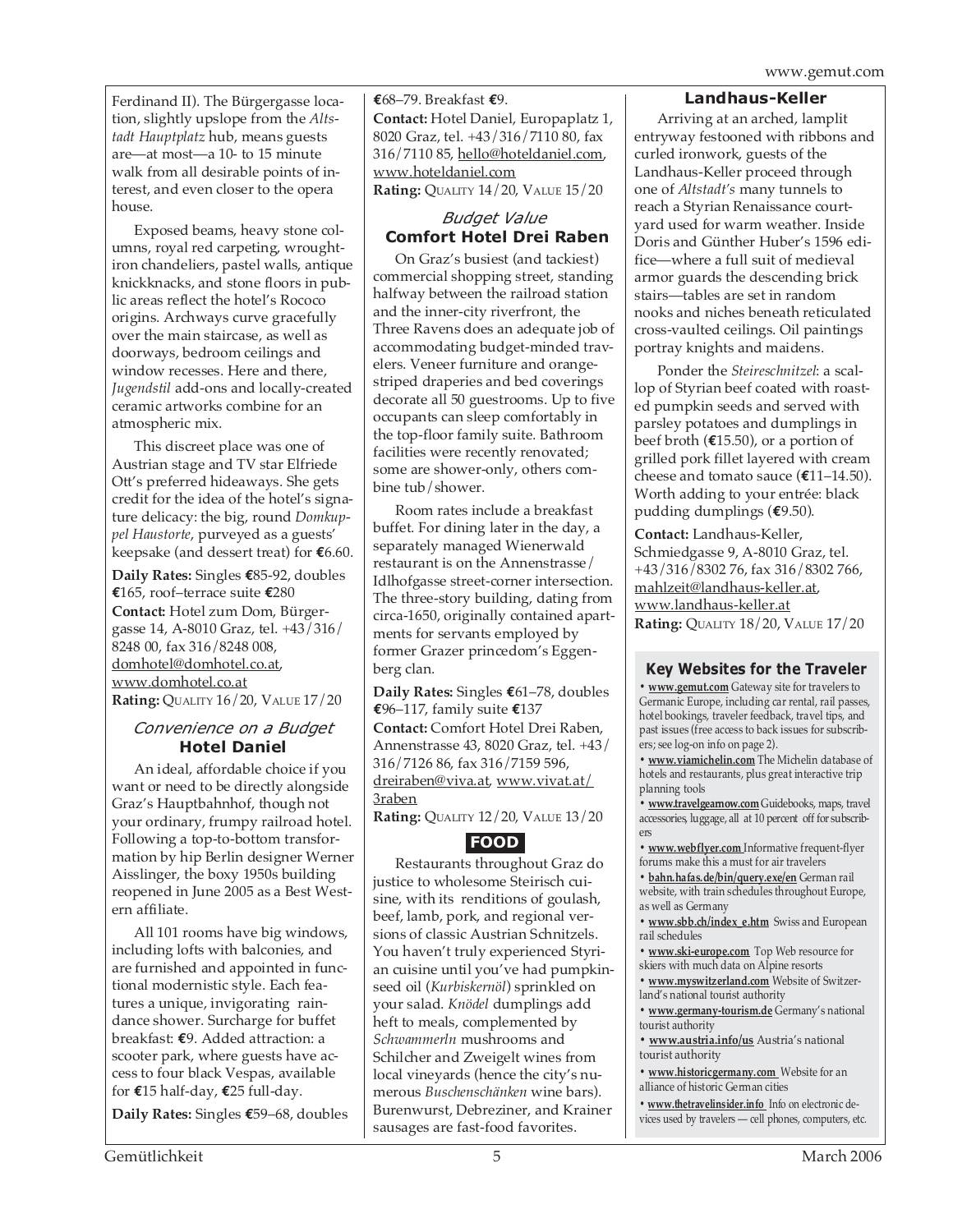### **Stainzerbauer**

Another exemplary passagewayand-courtyard approach to an historic *Altstadt* establishment is managed to *gemütlich* perfection by Josef Pfeiffer, one of the best known and respected *maitre d's* in Graz. Old prints and engravings grace curved stone walls; sideboards are sturdy and rustic. High-sided dark-wooden booths with thick cushions make for quiet conversations amidst the midday commercial and political clientele.

*Küchenchef* Andreas Gölles and staff produce main dishes that include grilled chicken breast stuffed with *foie gras* and spinach leaves (**€**17.40) and a typically regional veal goulash and white-cheese pasta combination (**€**11.50). Other entrees include: grilled fillet of pike wrapped in ham on green cabbage in paprika sauce (**€**18.10) and ravioli stuffed with crayfish (**€**14.10).

**Contact:** Stainzerbauer, Bürgergasse 4, A-8010 Graz, tel. +43/316/8211 06, fax 316/8158 75, gasthaus@stainzerbauer.at, www.stainzerbauer.at **Rating:** QUALITY 17/20, VALUE 16/20

### **Stachen's Wirtschaft**

Mingling with the locals in a neighborhood *Gasthaus* makes the experience of being in any Austrian city or town all the more memorable. This is precisely such a place—on the right bank of the Mur, two short blocks beyond Augarten parkland. In a show of kitschy abandon, leftover whatnots dangle from the rafters: bicycles, skis, toy airplanes, bird cages, milk cans, luggage, signal lanterns, and a kid's rocking horse. Old books fill a corner shelf; tin signs and crocheted lampshades round out the scene. Soups are homemade; Grazbrewed Puntigammer beer is on tap. Daily lunch and dinner specials (**€**7.70–11.90) typify no-frills tavern fare.

**Contact:** Stachen's Wirtschaft, Radetskystrasse 20, A-8010 Graz, tel. +43/316/8025 82, fax 316/8025 824 **Rating:** QUALITY 14/20, VALUE 16/20

### **Mayers**

At a corner on artsy Sackstrasse, architect Günther Domenig plunked a glass cube atop an angular concrete office building. Developers instantly saw its potential as a third-story restaurant with terrific views—and so we have Mayers, a tempting alternative to Graz's venerable subterranean eating and drinking establishments. Daytime and evening panoramas are indeed impressive, with the Schlossberg's clock tower looming in the near distance. Tables are set on the roof deck for dining during mildweather.

Adventurous cooks mix Austrian staples with international fare. For instance: prawn-curry with bamboo and rice (**€**19.80); lamb with carrots, fennel, couscous, and pine nuts (**€**15.20); roasted beast of duck with chili and chocolate sauce, and mango thyme corn stew (**€**16.10). Asian-style tuna dishes (**€**19.80) are recommendable, too.

**Contact:** Mayers Restaurant, Sackstrasse 29, 8010 Graz, tel. +43/316/ 8133 91, fax 316/8141 91, restaurant@mayers.cc, www.mayers.cc **Rating:** QUALITY 15/20, VALUE 14/20

### **Gösser Bräu**

Gösser Bräu offers fundamental brewery-eatery zestiness, in a downto-earth, informal, and amiable setting. It is located a few blocks from the river's left bank, with *Altstadt* landmarks and the Schlossberg in a northerly direction. Try the *Gösserschnitzel* with ham, mushrooms, and cranberries (**€**8.70), or deep-fried *Backhendl* (chicken) with spinach and herb-flecked potatoes (**€**6.90). The cooks also turn out a hearty Gössergulasch, accompanying it with potatoes, Frankfurter, cucumber, and fried egg for a heaping but inexpensive dinner (**€**7.90).

Appetizer, soup, and dessert menus are extensive, and the chance to choose among half a dozen different kinds of smooth Gösser beers goes without saying.

**Contact:** Gösser Bräu, A-8010 Graz, Neutorgasse 48, tel. +43/316/8299 09, fax 316/8299 092, office@goesserbraeu-graz.at, www.goesserbraeu-graz.at **Rating:** QUALITY 13/20, VALUE 17/20

### *Konditorei Favorites*

Like their German neighbors, Austrians of a certain age always seem to find time to sit and schmooze in a *Konditorei*, best defined as a modest-sized pastry café—part bakery, part coffee house—exemplifying oldtime ambience and easygoing tempo. Every city and town has its proportionate share, and Graz is no exception. In 1896, at **Strehly** (Sporgasse 12-14), master confectioner Josef Strehly created a snack treat called the *Grazer Schlossbergkugel*, reminiscent of a Styrian cannon ball that crashed through the bake shop's window during a  $16<sup>th</sup>$ -century Ottoman siege. Established in 1569, **Edegger-Tax** (Hofgasse 8) sports a wooden, lovingly preserved neo-Baroque façade. A golden double eagle over the arched doorway signifies its imperial Habsburg-era *Hofbäckerei* legacy.  $\mathbb{R}$ 

### *MOZART 2006 Continued from page 1*

to visit lesser-known destinations like Graz, or popular cities that travelers may not associate with Mozart, such as Prague or Berlin. Prague, in particular, has a full lineup of concerts, exhibitions, music festivals, and operas listed at www.mozartprague2006.com. The top-flight **Czech Philharmonic Orchestra**, for example, will perform Mozart throughout the year.

Discover Mozart family roots in the **Salzkammergut**, where festivities will focus on Mozart in his youth, April 29 – October 28. Visit www.mozartfestival.org for details. Or attend one of four Mozart performances scheduled at the **Baroque Stiftstheater** in Lambach, May 6 – December 2. Visit www.barocktheaterlambach.at for dates and ticket info.

**Innsbruck** is another promising alternative: The 30<sup>th</sup> annual Inns**bruck Festival Weeks**, July 11 – Aug. 26, will feature a "raw and modern" interpretation of *Don Giovanni,* as well as a rarely seen performance of the opera *Il re pastore.* Visit www.altemusik.at for tickets. If you go, check out two sights that Mozart frequented: **Count Kuenigl's Palace** (Maria Theresien Strasse 38) and **Count Spaur's Palace** (Maria Theresien Strasse 29).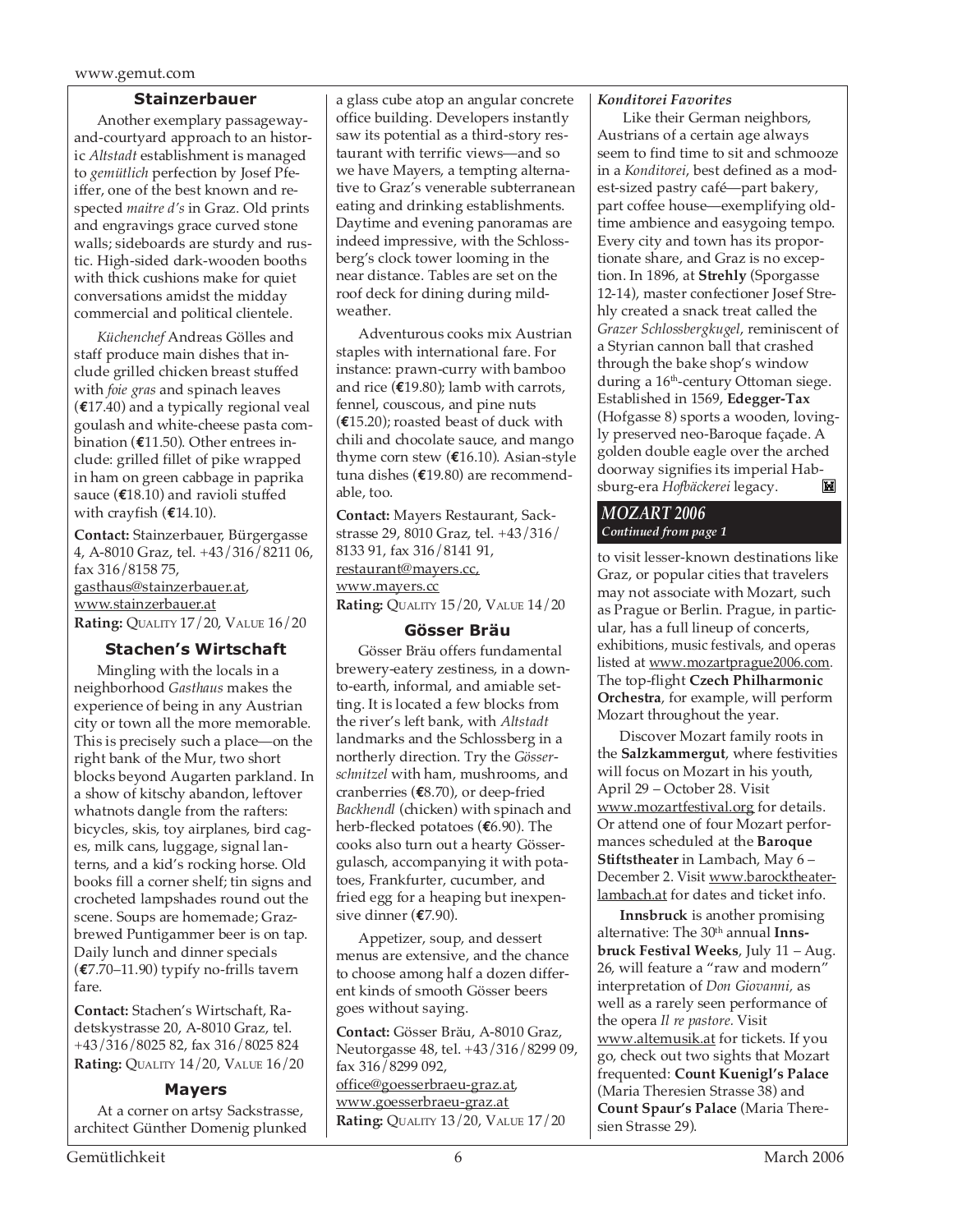**Baden**, near Vienna, has a yearlong schedule of Mozart music presented by the **Sinfonetta** and the **Lower Austria Tonkünstler Orchestra**. In addition, his Masses are planned on church holidays, and on June 17 the *Ave verum corpus* will be performed in St. Stephan's parish church, where it was first heard more than 200 years ago.

From May 1<sup>st</sup> through November 5, in memory of his visits there, Mozart's music will be performed in the park of the great **Abbey at Melk**.

The **Linz Harmonices mundi Chamber Orchestra** has scheduled a series of eight concerts, including the famed *Requiem* in the town cathedral on December 5.

### **Buy in advance**

Many Mozart events and festivals are free, but it's wise to reserve now for performances at any of the major concert venues in Austria, including the **Vienna State Opera** (www.wienerstaatsoper.at), Vienna's **Volksoper** (www.volksoper.at) and the **Salzburg Festival** (www.mozart2006.at).

### **Be flexible**

There are many ways to experience the music of Mozart, so if your first choice is sold out, consider adjusting your travel times or destinations. This month, the **Mozarteum Orchestra** and Salzburg **Chamber Soloists** begin a series of 29 weekend concerts that run through November. With these and other events scheduled through year-end, it should not be too difficult to plan around the busiest travel times.

### **Free stuff**

There will be plenty of ways to experience Mozart without buying expensive concert tickets.

**• Surprise Vienna concerts:** Chamber music ensembles of young musicians will play spontaneous, unannounced concerts at various locations throughout Vienna, including public parks such as the Burggarten, Türkenschanzpark, and the Papstwiese, as well as at the MuseumsQuartier, Volkspark, and Kurpark Oberlaa. The players will be Vienna-based professional musicians.

**• Vienna's Mozart "Hotspots":** Some 50 locations, mostly in the city center, have been designated as having historical connections to the composer's life. Each is marked by an information kiosk or pillar of "memorable" design, and both audio and visual information is available. The stations are listed in chronological order from October 6, 1762 to December 5, 1791, and even beyond to include Mozart memorials.

**• Calling Mozart:** Visitors can obtain information about the significance of each Mozart "hotspot" via cell phone or a rented audio guide. The information may also be downloaded in MP3 format at www.callingmozart.at. More information about this program, maps of the hot spots, as well as audio guide rental is available at the **Wiener Mozartjahr 2006 Infocenter** on Herbert-von-Karajan-Platz near the Vienna State Opera.

**• Mozart movies in Salzburg:** A series of films, mostly his operas including *The Magic Flute*, *Don Giovanni*, and *The Marriage of Figaro*, will be shown late-July to mid-August on Salzburg's Kapitalplatz, near the Dom, in the *Altstadt*. Of special interest: the 1982 film, *The Magic Flute for Children* and the 1999 *Memorial Concert Herbert von Karajan*.

### **Mix it up**

In an extraordinary undertaking, this summer the **Salzburg Festival** will perform all 22 of Mozart's operas. Remember, however, that he composed much more than opera, and there are different interpretations of each of his works. To experience the many dimensions of Mozart, combine a traditional performance with an avant garde one; an opera with a symphony; or a well-known concert hall with a smaller venue. For example, check the events calendar at www.mozart2006.net for chamber music performances at the **St. Peter-Bezirk** or **Franzikanerkirche** in Salzburg.

### **It's more than the music**

For more context, you might also add a museum or lecture to your itinerary—such as the **Mozarthaus** or the **Austrian National Library**, both in Vienna.

Better yet, combine culture and outdoor activity with a bike ride along part of the 400-km **Mozart Cycle Path**. The route is marked with Mozart signs and passes through parts of Salzburg, Chiemgau, and Berchtesgaden, connecting places of historic significance to Mozart and his family.

### **Get in a Mozart frame of mind**

Read up a bit on "Wolfie," listen to his music, and rent a DVD of *Amadeus*, the film version of his life in Vienna (shot on location in Prague), with, of course, the greatest soundtrack of all time.

Find more info here: www.wienmozart2006.at www.mozart2006.at www.mozartprague2006.com

### **Salzburg Hotels**

**Gasthof Auerhahn**, A-5020 Salzburg, Bahnhofstrasse 15, tel. +43/0662/451052, fax 451052-3. Proprietor: Family Pongratz

**Hotel Jedermann**, Rupertgasse 25, A-5020 Salzburg, tel. 0662/87 32 41-0, email office@hotel-jedermann.com Proprietor: Walter Gmachl

**Schloss Haunsperg** , A-5411 Oberalm bei Hallein, Hammerstrasse 32, tel. +43/06245/80662, fax 85680, email: info@schlosshaunsperg.com

**Markus Sittikus**, A-5020 Salzburg Markussittikus-Strasse 20, tel. +43/0662/87 1121-0, fax 87 1121-58, email markus-sittikus@austria.at. Proprietor: Wolfgang Sigl

**Hotel Struber**, Nonntaler Hauptstrasse 35, A-5020 Salzburg, tel. +43/0662/84 92 74, fax 84 37 288.

**Hotel Trumer-Stube**, A-5020 Salzburg Bergstrasse 6, tel. +43/0662/87 46 66, fax 87 43 26, email hotel.trumer-stube.sbg@eunet.at. Proprietor: Family Hirschbichler

**Hotel Wolf**, Kaigasse 7, A-5020 Salzburg, tel. +43/0662/84 34 530, fax 8424234.

### **Vienna Hotels**

**Altstadt Vienna**, Kirchengasse 41, tel. +43/01/ 526 3399-0, fax 523 4901, email hotel@altstadt.at, Web: www.altstadt.at.

**Pension Aviano**, Marco-D'Aviano-Gasse 1, tel. +43/01/512 83 30, fax 512 83 30 6, email aviano@pertschy.com, Web: www.pertschy.com

**Hotel Römischer Kaiser,** Annagasse 16, Vienna A-1010, tel +43/01/512 77 51 0, fax +43/01/512 77 51 13, email info@rkhotel.bestwestern.at, Web: www.bestwestern-ce.com/roemischerkaiser

**Starlight Suite Hotel am Salzgries**, tel. +43/01/ 535 92 22, fax 535 92 22 11, email reservations@starlighthotel.co.at, Web: www.starlight.com M